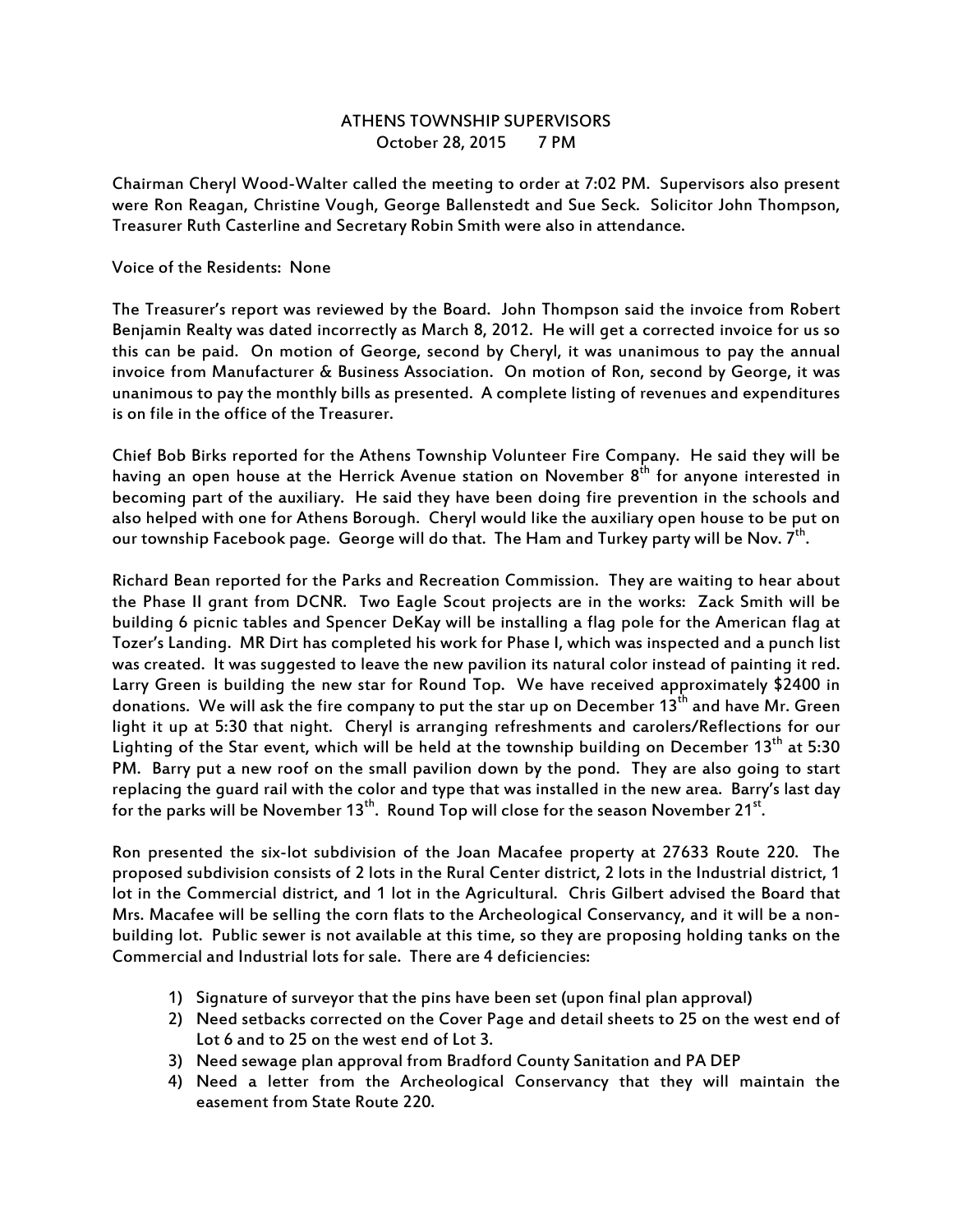Page Two Athens Township Supervisors October 28, 2015

Ron said the sewage issues need to be resolved. They are concerned that if holding tanks go in, they will be allowed to keep them and not hook on to public sewer when it becomes available again. They did allow Seaboard to do this temporarily but this could be a more permanent thing. Ron thinks the lots should be 'perked' (percolated). If we allow the holding tanks, can we make them hook on to the sewer? John Thompson would like to have some time to look at this. Ron said the way the law reads, they can only have one lot that is not 'perked' and they are proposing two. On motion of Ron, second by Christine, it was unanimous to table this subdivision until our November  $18<sup>th</sup>$  meeting so John can research the issues.

No one attended to report for Athens Township Authority.

On motion of Susan, second by George, it passed to have the three doors repaired to the red barn in the shop yard. Christine abstained because she wanted to see the building before she makes a decision.

Ron brought information back from the COG meeting on flagger training that would be held in Wyalusing on November  $10^{th}$ . He asked Susan if she wanted to send anyone to this. She would like to send at least 3 people, and would like to go herself. On motion of Cheryl, second by Ron, it was unanimous to have Susan determine who should go, and she will register them. She said they will also need some signs, like "Slow" and "Stop".

On motion of Susan, second by George, it was unanimous to approve the private drive name of "Pops Dream Lane" off Orange Hill Road on the Donald Parks Estate property.

Discussion was held on the minutes. Ron would like a change made to Page Two of the October 14, 2015 minutes – Item #5. The draft reads: "Additional buffering and screening will be needed between the operation and the residences". He would like it to reflect the transcript language for Item #5: "Additional buffering and screening will be needed between the operation and the 4 immediately adjacent residences, consisting of full-grown evergreen hedge to be at full height within five years". On motion of Cheryl, second by Ron, it was unanimous to approve the minutes of October  $14<sup>th</sup>$  with the change listed above, and to approve the minutes of September  $30<sup>th</sup>$ , October 6<sup>th</sup>, and October 20, 2015 as written.

On motion of George, second by Christine, it was unanimous to accept the monthly reports as presented.

Correspondence/Information was as listed in the meeting agenda. Robin will leave the key to the zoning car in George's box so he will have it for the parade. The Friends of King Road submitted their trash collection report from October  $26<sup>th</sup>$ . They collected 5 bags of trash, a tire, a bed frame, and 2 bags of recyclables.

Discussion was held on the purchase of the car computers for the Police Department. Robin advised the Board that the direct purchase price was cheaper than the COSTARS price. She spoke